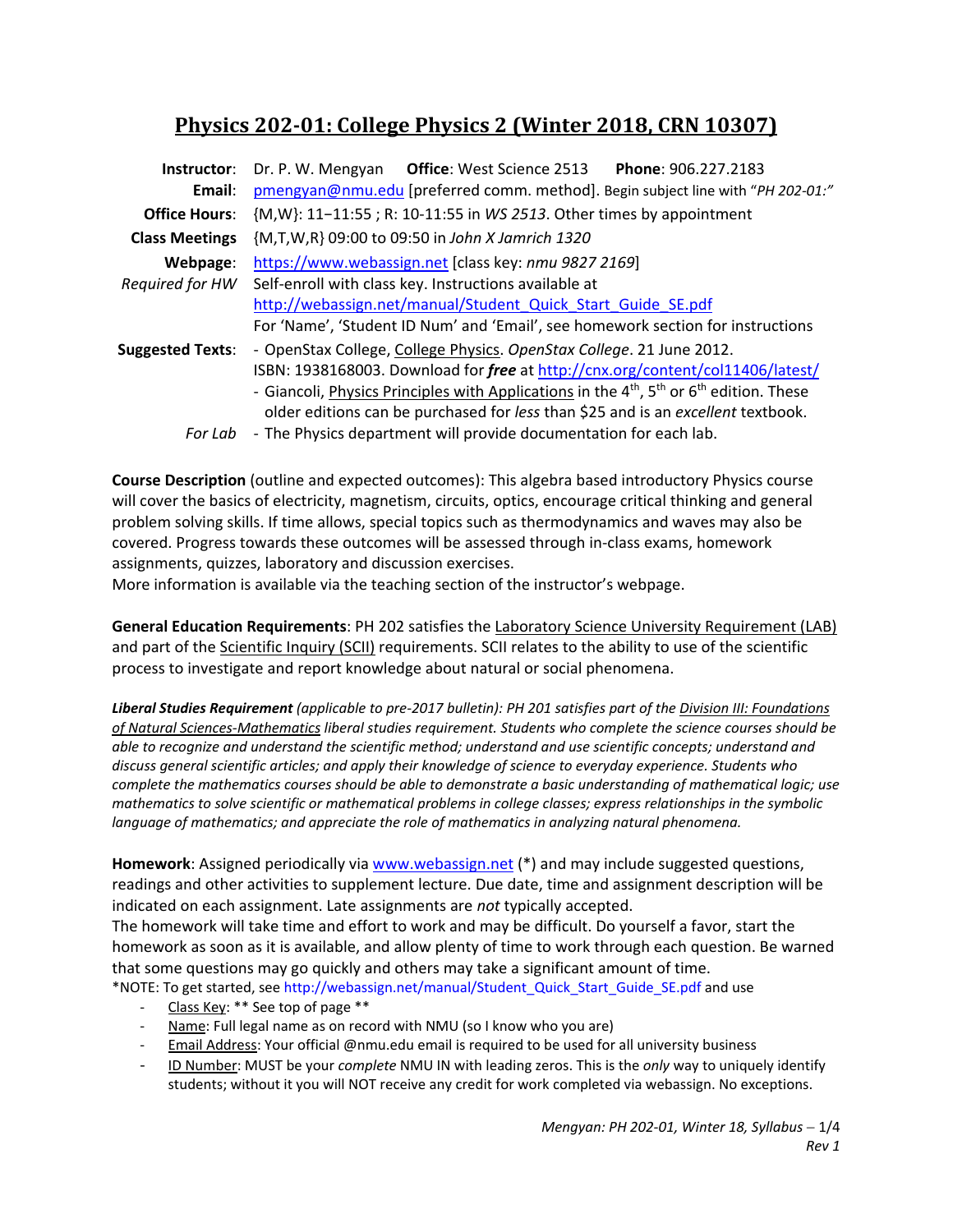**Quizzes**: May be administered during the regularly scheduled class time and may include content from lecture, homework, exams, labs or any other relevant course related information. Please note that quizzes may or may not be announced during lecture and will *never* be announced via email. **Make up quizzes will** *not* **be administered**. These will be designed with a few goals in mind (1) provide students the opportunity to check their understanding of relevant material and receive feedback from the instructor (2) provide the instructor with feedback as to how well students are understanding the material (3) encourage students to continue to stay on top of the material, develop sound study habits, regularly attend class, etc

**Exams**: There will be three (3) scheduled exams during the semester plus a final exam. Each in‐class exam is equally weighted. If the final exam score is higher than the lowest in‐class exam score, the final exam score will replace this lowest in‐class exam score. Exams 1, 2 and 3 will be administered in the normal lecture room and during the normal meeting time. The final exam will be administered in the same room as lecture and at a time pre‐determined by NMU. **Make up exams will not be administered**. If an exam is to be missed due to extenuating circumstances, contact me via email BEFORE the scheduled exam time to see about making the appropriate arrangements.

Use of notes, books or electronic gizmos of any sort will not be permitted on the exams unless otherwise specified by the instructor.

## **TENTATIVE\*\* Exam Schedule**:

| Exam 1: Normal class time |                 | Thu $\sim$ 08 Feb 2018 CH 18-21 <sup>**</sup> [#'s w.r.t. OpenStax] |
|---------------------------|-----------------|---------------------------------------------------------------------|
| Exam 2: Normal class time |                 | Thu ~15 Mar 2018 CH 22-24 <sup>**</sup> [#'s w.r.t. OpenStax]       |
| Exam 3: Normal class time |                 | Thu ~12 Apr 2018 CH 25-27 <sup>**</sup> [#'s w.r.t. OpenStax]       |
| Final Exam 08:00 to 09:50 | Mon 30 Apr 2018 | All material covered in class                                       |

**\*\***Exam *times* and *content* will be adjusted appropriately to accommodate the course schedule. Deviations from this tentative schedule will be discussed, *in class*, as they become relevant. Exam dates will typically be finalized a minimum of one week before the exam is administered.

The final exam time is predetermined by NMU and will *not* be modified by the instructor.

### **Grades**:

| Lab***, Quizzes, Homework, etc: 30%             | A: ≥ 90%; B: ≥ 80%<br>C: ≥ 70%; D: ≥ 60%<br>F: < 60% |
|-------------------------------------------------|------------------------------------------------------|
| Exams (1, 2, 3, Final, Final; Best 4 of 5): 70% |                                                      |
| Total: 100%                                     |                                                      |

'+' and '−' grades are typically assigned when a grade is within ± ~2.0% of the letter grade cutoff. **\*\*\***Minimum grade of 60% in the laboratory component, in addition to appropriate performance in the rest of the course, is *required* to earn an overall passing grade in this course.

# **Lab:**

Lab is a separate course in which you must be enrolled. A minimum score of 60% is *required* in order to qualify for a passing score in the lecture. To be clear, that means if your score is any less than 60.0%, you will have earned a FAILING grade in your lecture section. The final grade from the laboratory course part of your lecture score and likely to be weighted at ~20%. The laboratory section of this course is designed to provide hands on experience with the topics covered in lecture.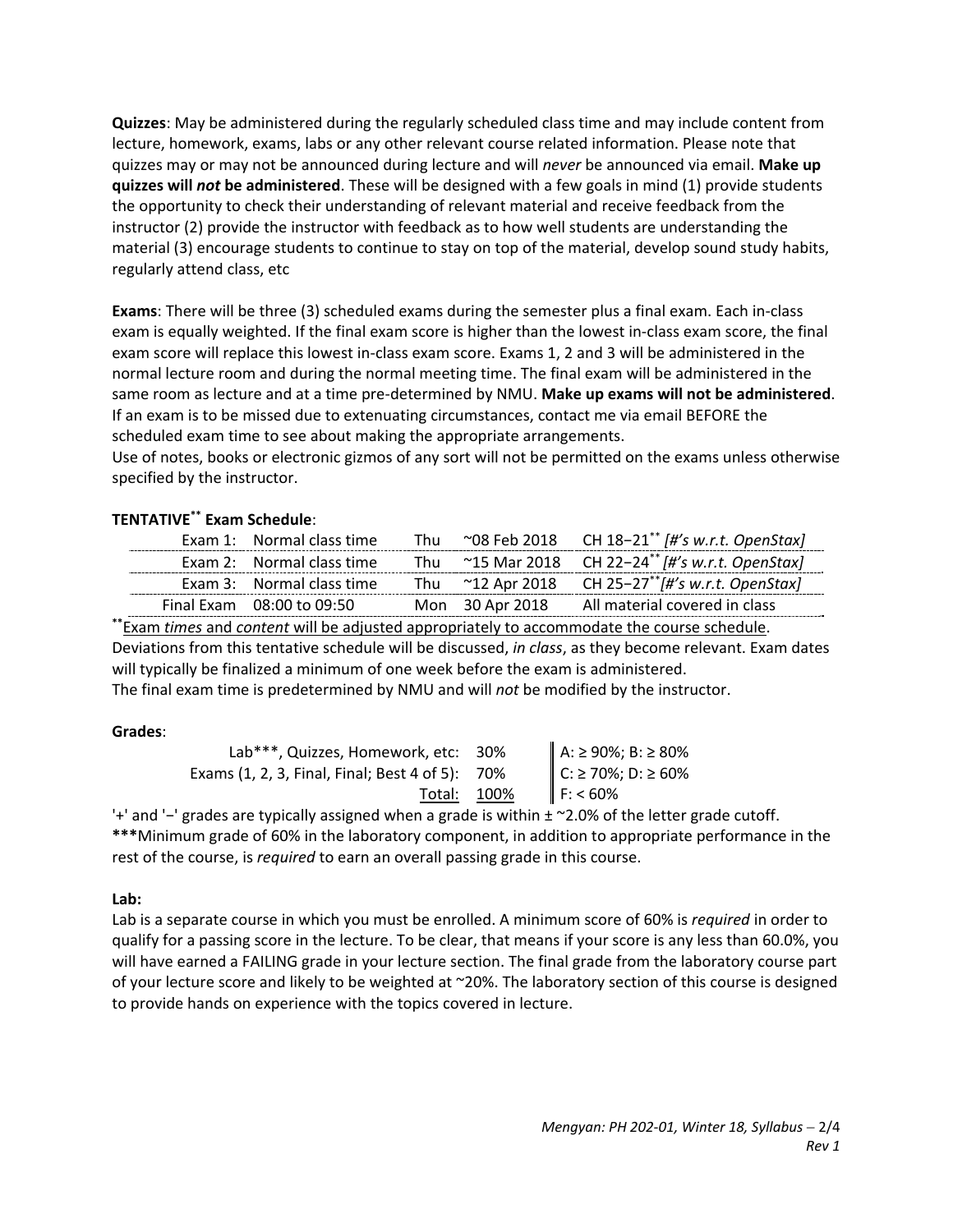#### **Important Notes:**

#### - **ADA Statement**:

In compliance with the ADA and university policy

*"If you have a need for disability‐related accommodations or services, please inform the Coordinator of Disability Services in the Dean of Students Office at 2101 C. B. Hedgcock Building (227‐1700 or disserv@nmu.edu). Reasonable and effective accommodations and services will be provided to students if requests are made in a timely manner, with appropriate documentation, in accordance with federal, state, and University guidelines."*

#### - **Religious Holidays**:

Pursuant to university policy, a student who intends to observe a religious holy day should make that intention known, in writing, to the instructor prior to an absence. A student who is absent from a class, exam or exercise for the observance of a religious holy day shall be allowed to complete an assignment or exam scheduled for that day within a reasonable time around that absence.

- **Academic Integrity**:

Section 2.3.1 of the NMU Student Handbook discusses scholastic dishonesty; all of which will be upheld in all aspects of this course. Academic dishonesty will not be tolerated.

#### - **Appropriate behavior**:

I expect students to behave in a respectful, considerate and courteous fashion in any activity related to this course (e.g. Lecture, lab, discussion, office hours etc). Rude, disrespectful or disruptive behavior will *never* be tolerated.

#### **Final Notes and Suggestions to Succeed**:

- **Course Assistance**: A plethora of options are available to support your success in this course (e.g. Lecture [Dr. Mengyan], lab and discussion via class, office hours, email or special appointment), your textbook, the library, other text books and physics department tutors. Take advantage of the available resources. DO NOT HESTIATE TO ASK QUESTIONS AS THEY ARISE!
- Preparation is the key!
	- o Read your book material before AND after we cover it in class
	- o Take good notes during lecture
	- o Study your notes
	- o Take advantage of available resources (e.g. *actually* attend class, read the book)
	- o If something is unclear during lecture or your own studying, ASK ABOUT IT!
- Homework and supplemental work:
	- o Work each question using the problem solving process. Getting the 'correct' numerical answer is *meaningless* if you do not understand the process used to arrive there.
	- o Start your homework assignments as early as possible
	- $\circ$  Read the homework questions when they are available before the related material is presented in class; familiarity with the questions will help you associate the relevant concepts as they are introduced in lecture, lab and while you read the material
	- o Give yourself plenty of time to complete the assignments as you will likely need to think carefully about the questions, review the relevant sections of the text or your notes and then work towards a solution
	- o Use a dedicated notebook to *fully* work out homework and supplemental questions
- Studying for any exam should be an ongoing exercise. Structured reviews of material built into your schedule promotes better long‐term retention and higher understanding of the material
- I cannot stress enough: ASK QUESTIONS WHEN YOU HAVE THEM!